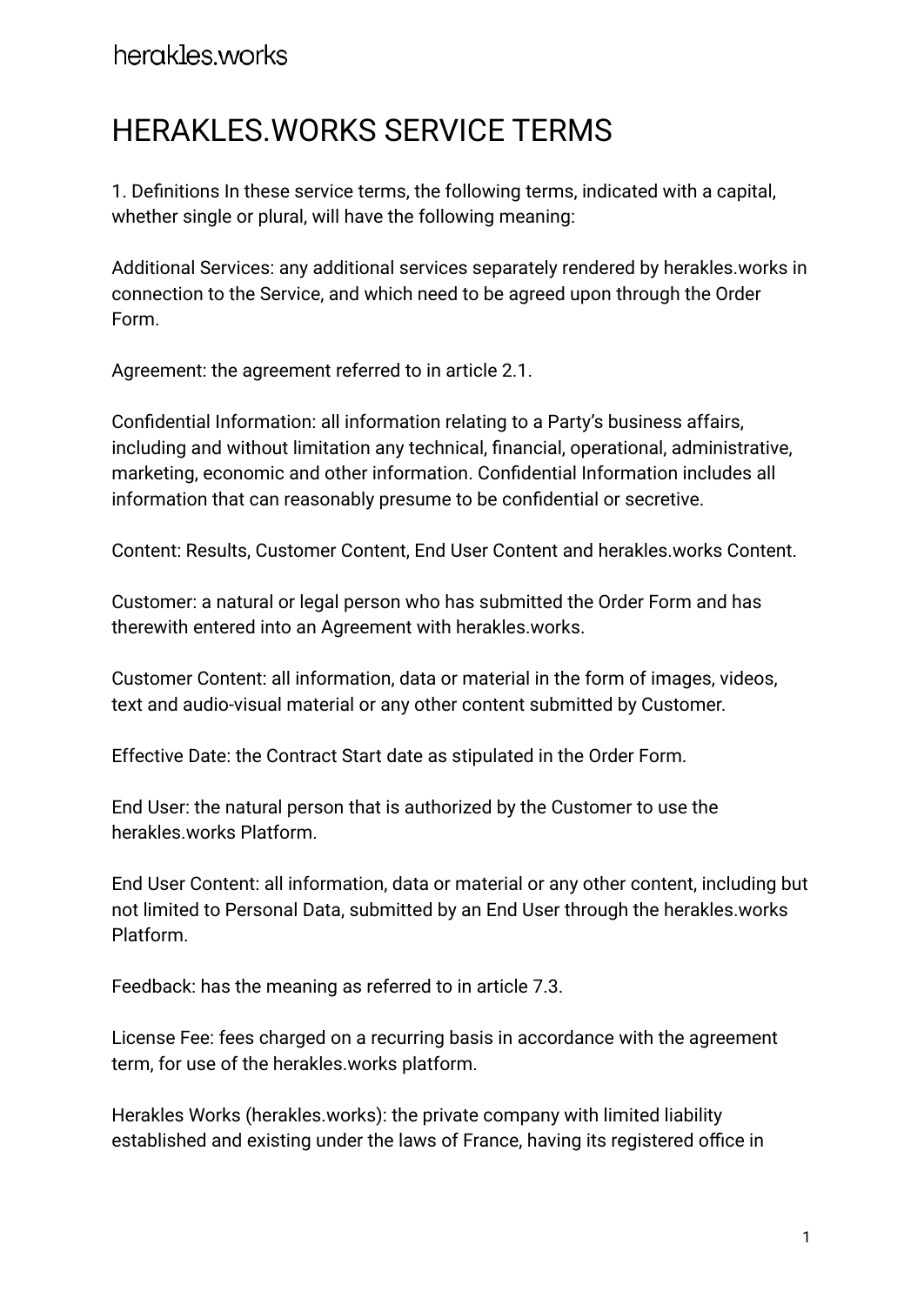Paris, France, at 109, avenue Victor Hugo - 75116 Paris, registered with the Chamber of Commerce in Paris, under 851029199.

herakles.works Content: all information, data, material, modules and tests in the form of images, videos, text and audio-visual material or any other content made available by herakles.works and/or its licensor(s) through the Service whether or not on a customized basis.

herakles.works Flow: a herakles.works flow is composed from a wide variety of modules, that are easy to setup and customized to the hiring needs of each Customer.

herakles.works Platform: the herakles.works (software-as-a-service) platform, consisting of a herakles.works Flow, developed by herakles.works and/or its licensor(s) for the online application and recruitment process and with which Customer can access the Results visible through the admin dashboard.

Initial Term: the agreed upon initial term of the Agreement, starting on the Effective Date and ending on the End Date, as specified in the Order Form.

Intellectual Property Rights: all rights in any jurisdiction throughout the world in and to any (a) patents, patent applications, statutory invention registrations, including any divisions, continuations, continuations-in-part and substitute applications of the foregoing, and any extensions, reissues, restorations and re-examinations of the foregoing; (b) unpatented inventions, discoveries and methodologies, algorithms, know-how, and trade secrets; (c) works of authorship, whether copyrightable or not, mask work rights, software, databases and compilations, registered and unregistered copyrights and derivatives thereof; (d) trademarks, service marks, trade names, logos and other indicia of origin, domain names, and URLS, and all goodwill associated therewith and (e) any rights of personality or publicity, moral rights, and other proprietary rights.

One-Time Fees: one-time fees include agreed upon set-up costs, depending on the set-up package.

Order Form: the order form, or multiple order forms, where Parties stipulate the commercial terms of the Service and/or under 'special terns' any legal deviations to the Agreement, as signed by Parties.

Parties: herakles.works and Customer together, or separately referred to as "Party".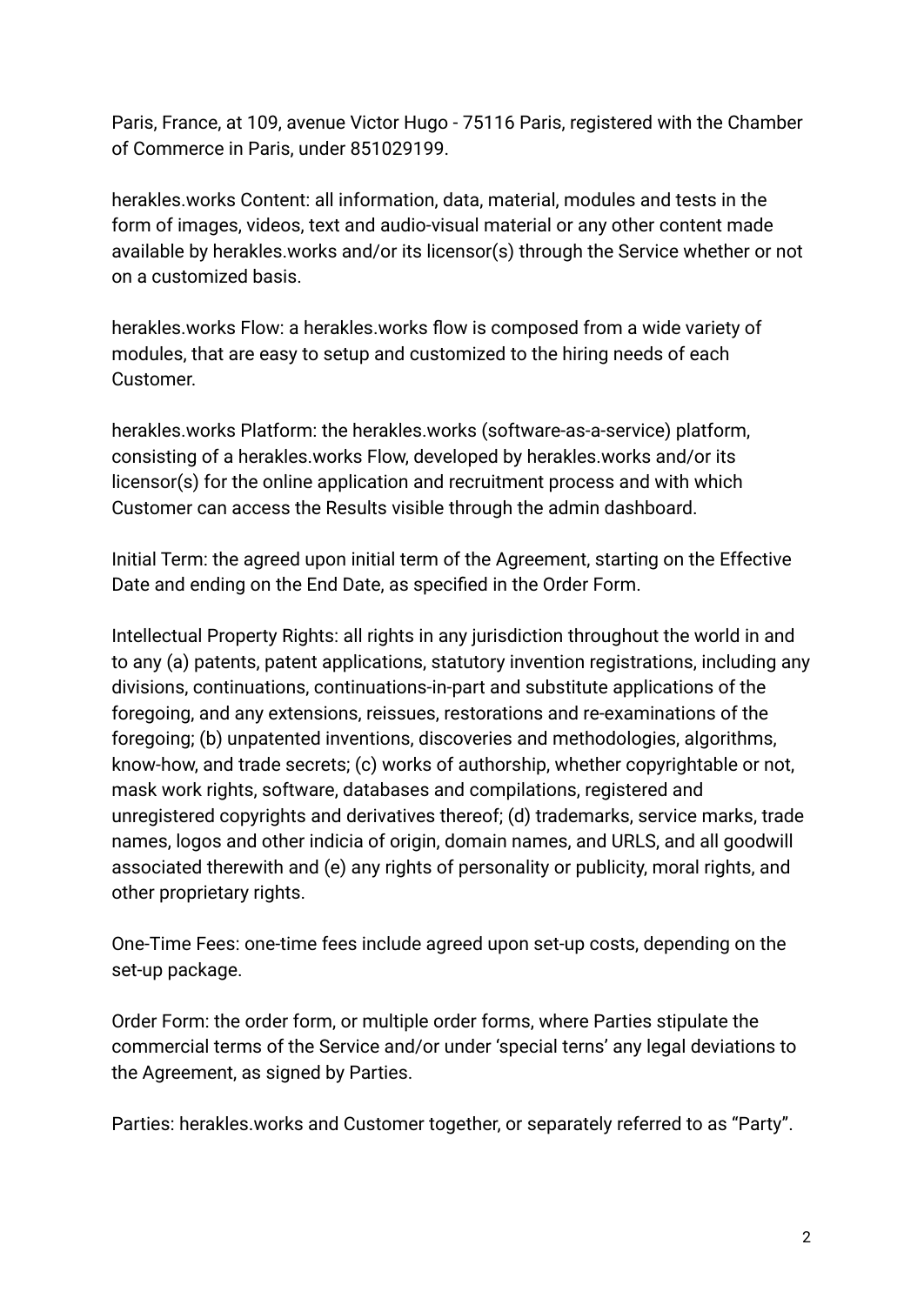Personal Data: any information relating to an identified or identifiable natural person. Results: the results of the application process as completed by End User on the herakles.works Platform.

Service: the access and use of the herakles.works Platform, facilitated by herakles.works to Customer and End User, in accordance with the Agreement.

SLA: the service level addendum concluded between Parties regarding the provision of Support.

Support: the maintenance and support services provided by herakles.works to Customer with respect to the Service, as described in the SLA.

Terms: these service terms pertaining to the use of the Service and/or Additional Services.

Usage Data: anonymized and/or aggregated data that herakles.works may collect about Customers, End Users, the Services and/or Results, for certain analytical and benchmarking purposes, which do not contain Personal Data.

# 2. Scope of the Agreement

2.1 These Terms together with the Order Form and the SLA constitute the Agreement between herakles.works and Customer and are legally binding for herakles.works and Customer. The Agreement governs all Services, Support and Additional Services rendered by herakles.works to Customer. No other terms and conditions shall be binding upon herakles.works unless accepted by it in writing. herakles.works expressly rejects any general terms and conditions used by Customer. Customer may issue a purchase order for administrative purposes only. Additional or different terms and conditions contained in any such purchase order will be null and void and do not bind herakles.works.

2.2 The documents constituting the Agreement have the following order of priority: i) the section 'special terms', in the Order Form, if any ii) the Order Form (excluding the section 'special terms'), iii) the Terms, iv) the SLA. In case of conflict between those documents, the document with the highest priority will prevail.

2.3 Subject to the terms and conditions of the Agreement, herakles.works shall deliver the Service to Customer and, if applicable, any Additional Services.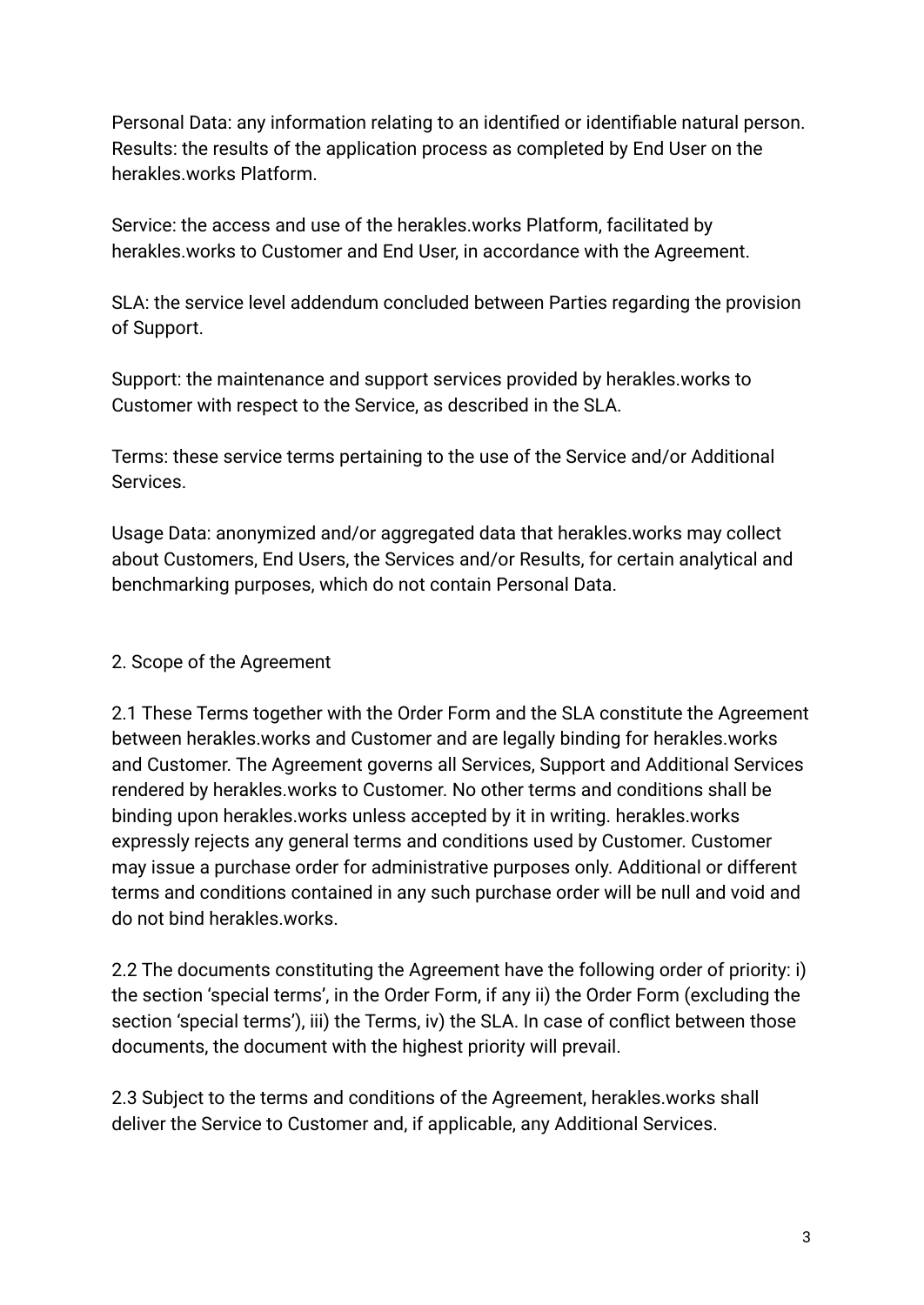2.4 All (delivery) periods and (delivery) dates agreed between Parties, if any, are merely estimates, unless accepted in writing by herakles.works. If Parties have agreed on a change to the content or scope of the Agreement (additional work, change in specifications etc.) or a change in the approach to the execution of the Agreement, Parties shall agree upon a new delivery dates regarding the provision of services.

# 3. Services

3.1 herakles.works shall grant Customer access to the Service and shall use reasonable commercial endeavours to keep the Service operational in accordance with the Agreement and to provide Support in accordance with the SLA.

3.2 Customer receives a link to the herakles.works Platform during the on boarding phase where the Customer can login with an email address and by creating a password. On the herakles.works Platform, Customer is able to set up, edit and release the herakles.works Flow(s).

3.3 Prior to the operational use of the Service, herakles.works shall offer basic support in setting-up, installing and configuring the Service. For a full and integral implementation of the Service (Enterprise set-up), additional arrangements must be made in the Order Form by Parties.

3.4 Customer will provide herakles.works with the necessary information, Customer Content and support, in order for herakles.works to provide the Service to Customer.

3.5 Customer is responsible for ensuring that Customer Content provided by Customer to herakles.works and End User Content saved and/or exchanged by End Users through the Service is lawful and does not breach the (Intellectual Property) rights of Parties and third parties. herakles.works does not accept any liability whatsoever for Customer Content and End User Content saved and/or exchanged using the Service.

3.6 The use of the Service is at Customer's own risk and responsibility. herakles.works has no knowledge of and/or interference with the End User Content that is made available by End User through use of the Service.

3.7 Customer is solely responsible and liable for the Results and End User Content. herakles.works accepts no responsibility whatsoever for any decisions and selections made by Customer based on the End User Content and Results as used in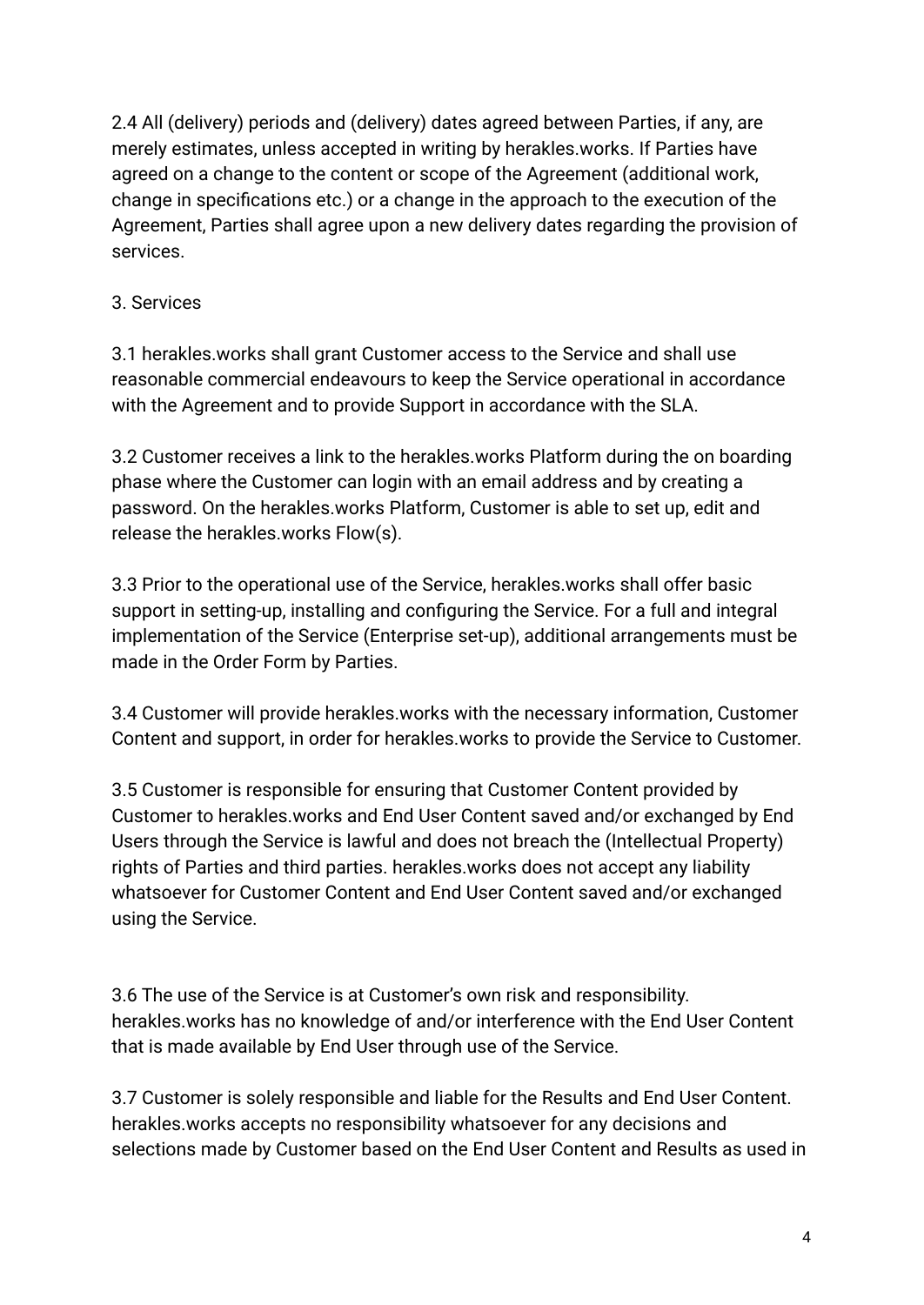the Service. Customer acknowledges and agrees that herakles.works does not have any influence over the End User Content uploaded by means of the Service.

3.8 Customer agrees not to,

i) modify, delete or make additions to the Service, including the trademarks and other Intellectual Property Rights incorporated therein,

ii) infringe the Intellectual Property Rights of herakles.works, including, but not limited to, the registration of domain names, trademarks or Google Adwords that are identical or similar to any object to which herakles.works holds Intellectual Property Rights,

iii) reproduce, modify, reverse engineer or publish the Service,

iv) license, sublicense, sell, resell, rent, lease, transfer, assign, distribute, share or otherwise commercially exploit or make the Service available to any thirdparty, other than End Users, v) use the Service to knowingly post, transmit, upload, link to, send or store any content that is unlawful, abusive, libellous, racist, hateful, obscene, or discriminatory.

3.9 herakles.works may collect Usage Data, which is utilized,

i) to understand trends in the usage of the Service and,

ii) to establish relevant benchmarks to further improve the Services and,

iii) for research reasons. In addition to the collecting and utilizing of Usage Data by herakles.works, herakles.works may share the Usage Data with third parties, including other customers, partners and service providers to better understand our customer's needs for improvement. For the avoidance of doubt, Usage Data will be anonymised and/or aggregated and will never contain Personal Data and/or Confidential Information.

3.10 herakles.works may contact End Users on behalf and for the benefit of the Customer, via e-mail or phone, for the proper performance of the Services (e.g. proactive assist candidates in completing the herakles.works Flow).

4 Data Protection & Security

4.1 In rendering the Services, herakles.works may from time to time be provided with, or have access to, information of Customer or End Users which may qualify as Personal Data.

4.2 Customer will ensure that the use of the Service is compliant with the data protection law and relevant security standards within Customer's region and that is consistent with generally accepted and commercial reasonable industry standards.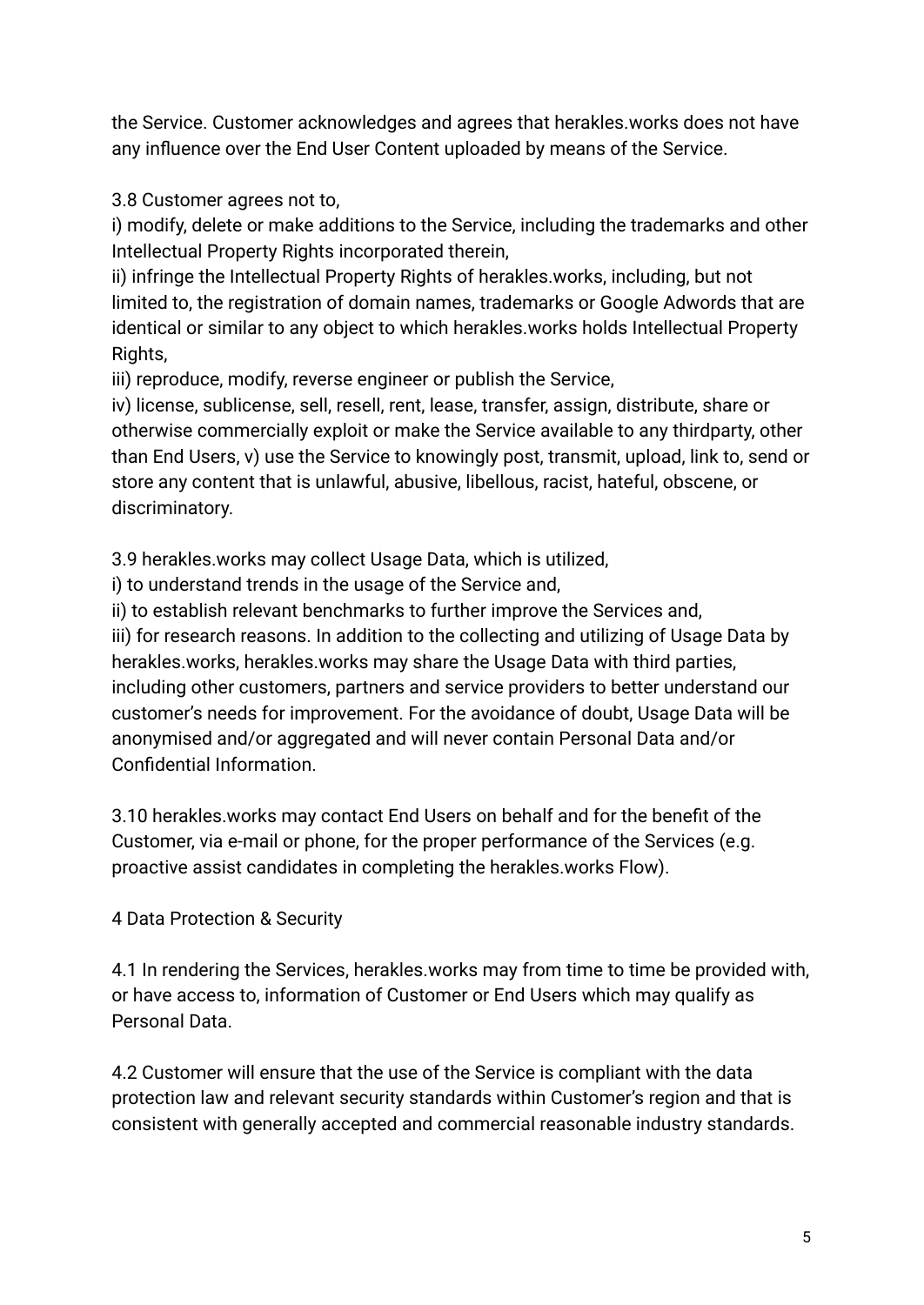4.3 In order to establish and implement technical and organizational measures and a certain methodology to ensure a security level which is appropriate to the risk related to the processing of Personal Data, herakles.works will consider at least the rules listed below.

a. herakles.works has measures in place to safely process Personal Data so that Personal Data cannot be read, rebuilt, destroyed, lost, altered or accessed by unauthorized individuals.

b. Encryption technology is used by herakles.works and its providers to ensure that Personal Data is secured while it is stored (at rest) or being transmitted (in transit). herakles.works supports minimum TLS version 1.2 connections with 128-bit encryption algorithms and strives to maintain a Grade A+ rating on SSL Labs tests.

c. herakles.works has procedures in place to prevent Personal Data loss in the event of data corruption or a security incident. herakles.works has determined that daily, incremental backups will allow for sufficient data recovery in the event of an incident.

d. The retention period for incremental backups is 1 month, as determined by herakles.works. The retention period for full backups is at least 3 months, as determined by herakles.works.

e. herakles.works ensures access to data is also restricted on the level of the user role.

f. herakles.works enforces SSL VPN and Multi Factor Authentication (MFA) for any administrative access to herakles.works's hosting environment.

g. herakles.works's web servers are protected against network-based attacks, using commercially available firewalls.

h. herakles.works assesses staff according to internal procedures to determine which employees will be authorized to view and process Personal Data. Authorization is made following email approval processes; this process is auditable due to approval emails and digital messages.

i. herakles.works has procedures implemented for staff with two factor authentication, logging capabilities and time-out sessions after a period of inactivity.

j. herakles.works uses applications that enforce the company's password policy on staff passwords. herakles.works requires staff passwords to consist of at least 8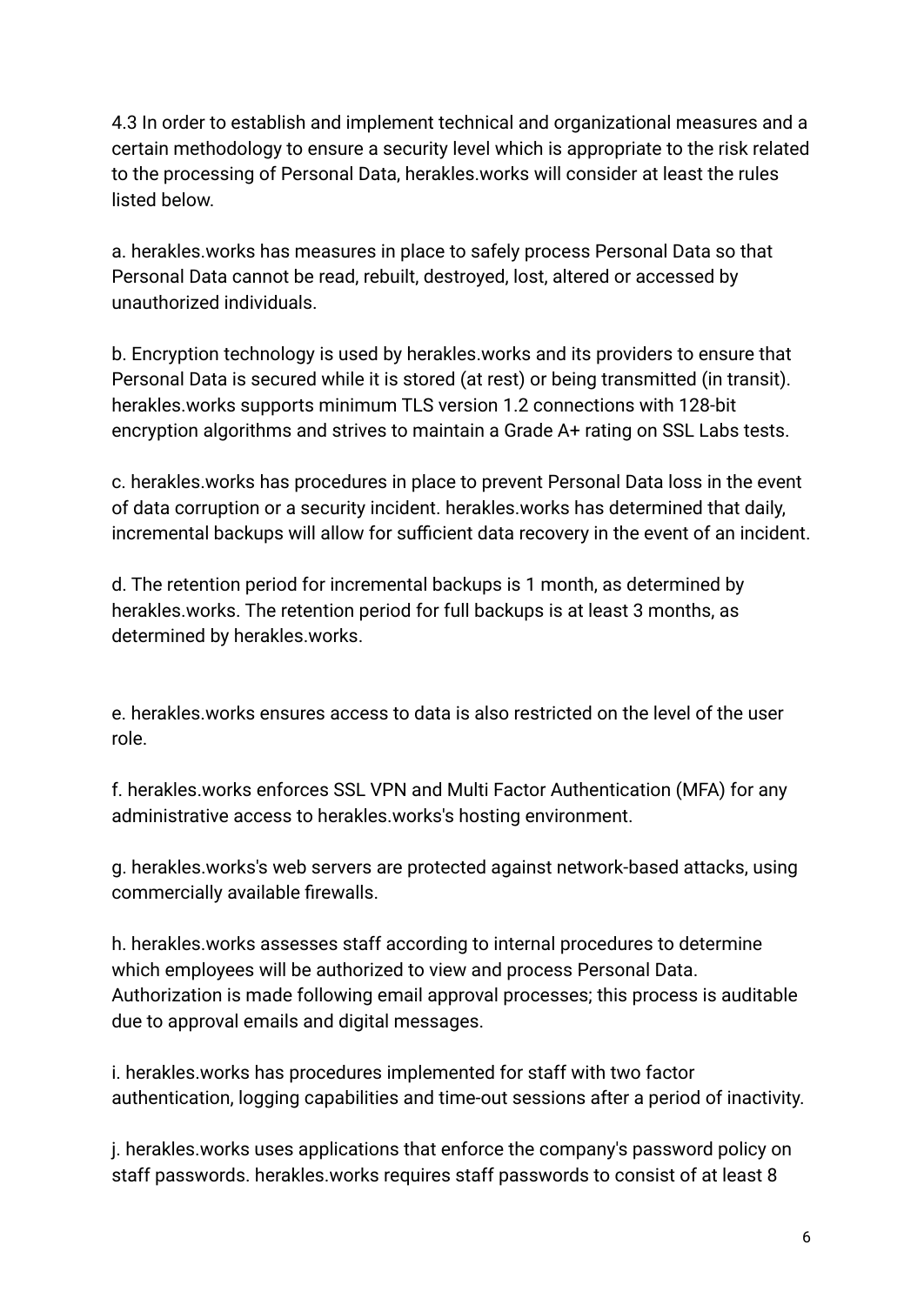characters with lowercase and uppercase letters. All staff passwords are stored securely in a hashed form with unique salt.

k. In addition, the applications used by herakles.works automatically locks accounts for 10 minutes after three failed attempts to correctly input passwords.

l. herakles.works's staff is subject to written confidentiality obligations in accordance with the instructions of herakles.works, as stipulated in staff contracts.

m. With regards to physical security, herakles.works ensures that each area, where Personal Data is being processed, benefits of appropriate access restrictions.

n. herakles.works's application is hosted with Amazon Web Services (AWS). The data center facility security is therefore managed by Amazon, thus complying to security certification standards (i.e. ISO 27001, 27017, 27018 and SOC3) and operating using documented standards.

o. In addition, herakles.works's office maintains standard security controls (i.e. locks on exterior doors and/or an alarm system) and access is restricted to company personnel and approved/escorted guests.

p. All workstations used by herakles.works's staff have antivirus/antimalware software installed. In addition, workstation software maintains a 'subscription' to receive patches and virus signature/definition file updates, which have to be installed in a timely manner; either automatically or manually.

# 5. Fees and Payment

5.1 Customer agrees to pay herakles.works the fees as specified in the Order Form. All fees quoted and payable are stated in the Order Form. All listed and quoted prices are exclusive of, and Customer shall pay, all taxes, duties, levies or fees, or other similar charges imposed on herakles.works or on Customer by any taxing authority (other than taxes imposed on herakles.works's income), related to Customer's order.

5.2 Customer agrees to pay, without the right to set-off any amounts, all invoiced amounts within thirty (30) days of the invoice date. However, all amounts will be due immediately, in case Customer terminates or suspends all or a substantial portion of its business activities, becomes insolvent, admits its inability to pay its debts, or in case of the voluntary or involuntary filing of a petition for or adjudication of bankruptcy of Customer under any bankruptcy or insolvency act, the appointment of a receiver, trustee, custodian, or liquidator, or any act or action constituting a general assignment by Customer of its properties and/or interest for the benefit of creditors.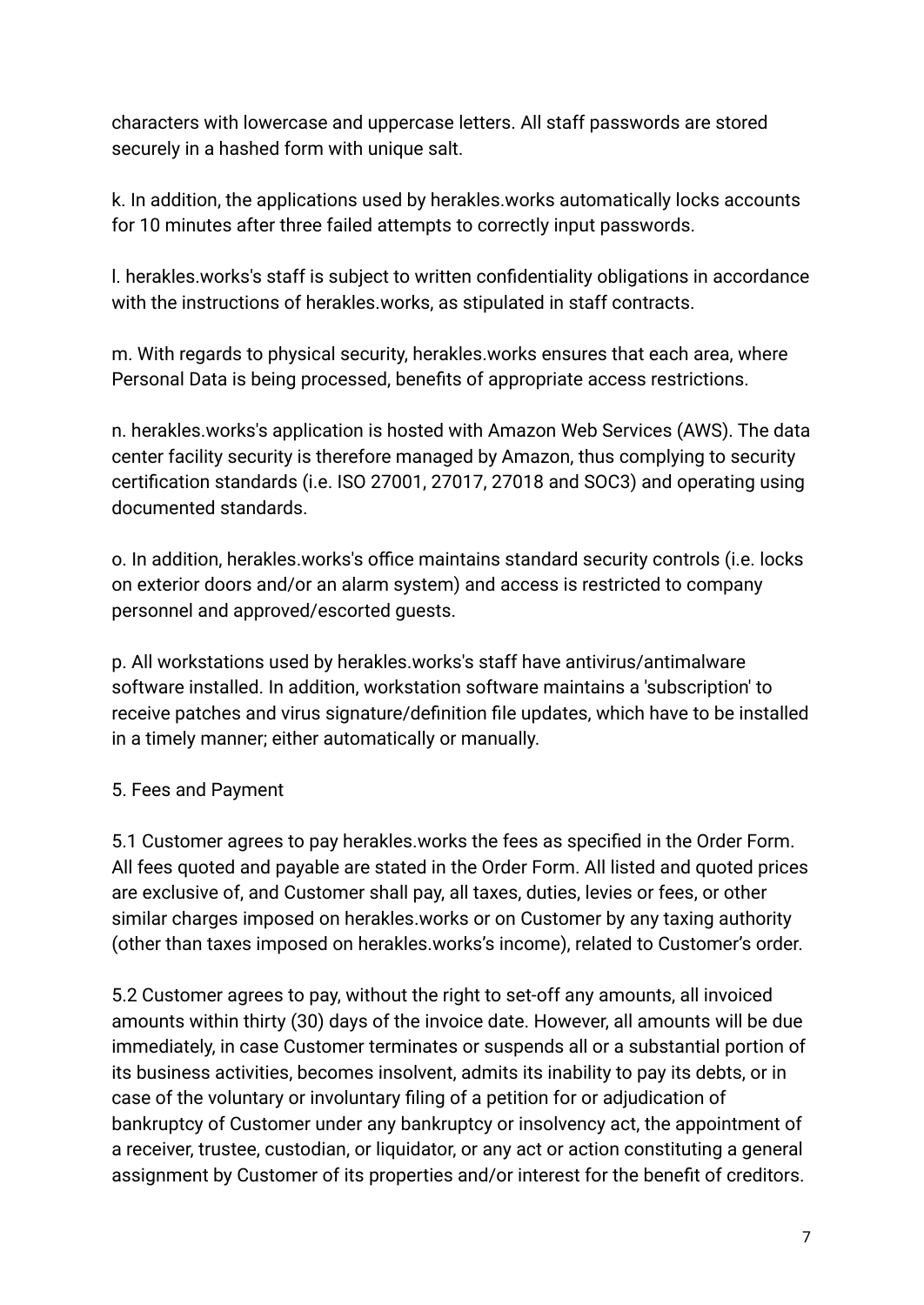5.3 The Customer may not suspend any payments and/or set off any amounts owed to herakles.works, including a suspension of payment based on complaints regarding the Service, Support and/or the invoice.

5.4 If any sums payable under the Agreement are not received by herakles.works within the period as set forth in article 5.2 of the Agreement, herakles.works reserves the right, without prejudice to any other rights and remedies and, upon giving notice to Customer and a remedy period of thirty (30) business days, to suspend the Services, including without limitation the supply of pending and future orders. In addition, contractual interest shall be owed at a rate of 1.5% a month, or the highest rate allowed by law, if lower, with effect from the first day following expiration of the payment term referred to in this article; part of a month shall be considered a full month.

5.5 After the Initial Term, herakles.works retains the right to increase the License Fee with five (5) % annually.

# 6. Confidentiality

6.1 Parties shall observe strict confidentiality with regard to all Confidential Information they receive from the other Party and will not disclose such Confidential Information to a third-party other than in instances where they are legally required to do so in which case that Party will inform the other Party without undue delay and if practically possible before the disclosing of the Confidential Information. Parties further undertake to use the Confidential Information only for the purpose for which the other Party has disclosed this Confidential Information. Parties shall also impose these or similar confidentiality obligations on its employees, directors, (sub) contractors and professional advisors that require to receive such Confidential Information in connection with the execution of the Agreement.

6.2 Upon termination of the Agreement or upon first request of a Party, the other Party will cease any and all use of the Confidential Information of the other Party and shall immediately return the Confidential Information and any and all copies thereof, or, upon request of a Party, destroy the Confidential Information and copies thereof.

6.3 Confidential Information that constitutes trade secrets of the disclosing party shall be subject to confidentiality for as long as such information remains a trade secret under applicable law.

#### 7. Intellectual Property Rights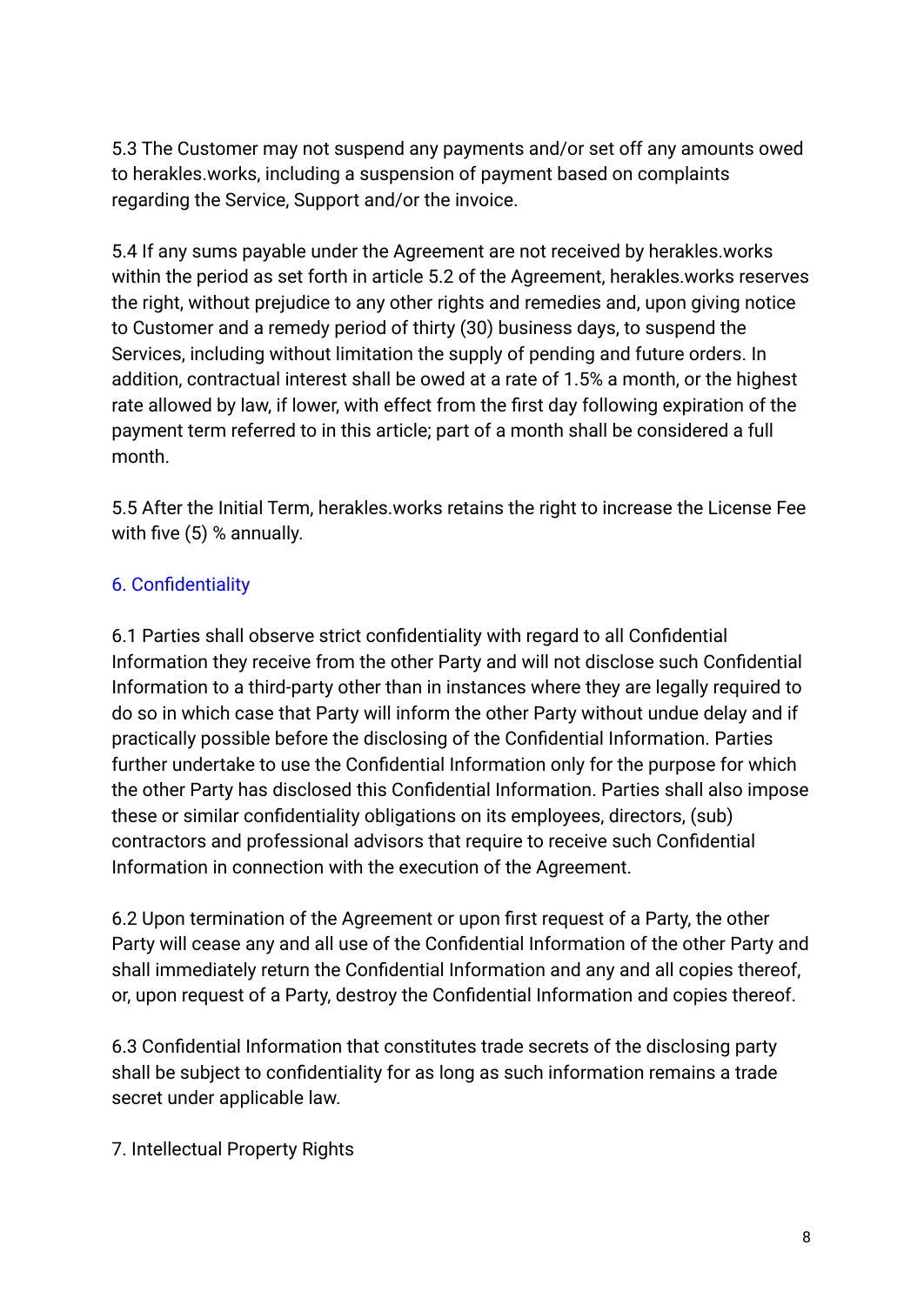7.1 If Customer complies in full with all obligations pursuant to the Agreement, herakles.works will grant Customer a limited, personal, revocable, non-exclusive, non-sub licensable and nontransferable right to use the Service and herakles.works Content, if any, in accordance with the Agreement.

7.2 herakles.works reserves all rights not expressly granted in the Agreement. Customer acknowledges and agrees that herakles.works and/or its licensors retain all Intellectual Property Rights related to the Service, the herakles.works Content, Usage Data and any other work products delivered to Customer, whether or not as Additional Services. The provision of the Service or any related product or service does not imply any transfer of Intellectual Property Rights to Customer. Customer acquires limited rights of use only in as far as explicitly granted under the Agreement.

7.3 herakles.works is free to use any ideas, suggestions or recommendations provided by Customer to herakles.works regarding the use of the Service and/or as a result of further activities relating to the configuration ("Feedback"). herakles.works is free to incorporate Feedback in herakles.works's products or services, without payment of royalties or other consideration to Customer. Customer agrees that any Intellectual Property Rights in the Feedback will exclusively vest in herakles.works, and Customer agrees, at the first request of herakles.works, to unconditionally co-operate in executing any documents necessary for a transfer of these Intellectual Property Rights in the Feedback, if necessary under the applicable law.

7.4 Customer retains the Intellectual Property Rights relating to the Customer Content and End User Content. Customer acknowledges and accepts that by making the Customer Content available through the Service, Customer automatically and free of charge grants herakles.works an unlimited, worldwide, irrevocable, cost free, sub licensable and transferable right to reproduce, distribute, redistribute, modify, translate, adapt, prepare derivative works, display and otherwise use all or part of the Customer Content, by any and all means, to the extent that this is required in the context of providing the Services in accordance with the Agreement.

7.5 During the term of the Agreement, herakles.works may reference Customer as a herakles.works customer via Customers' logo and company name on the herakles.works website and pre-sales documentation. Customer is entitled to revoke the permission with respect to the use of its name and logo at any time by sending an e-mail to info@herakles.works.com.

8. Term and termination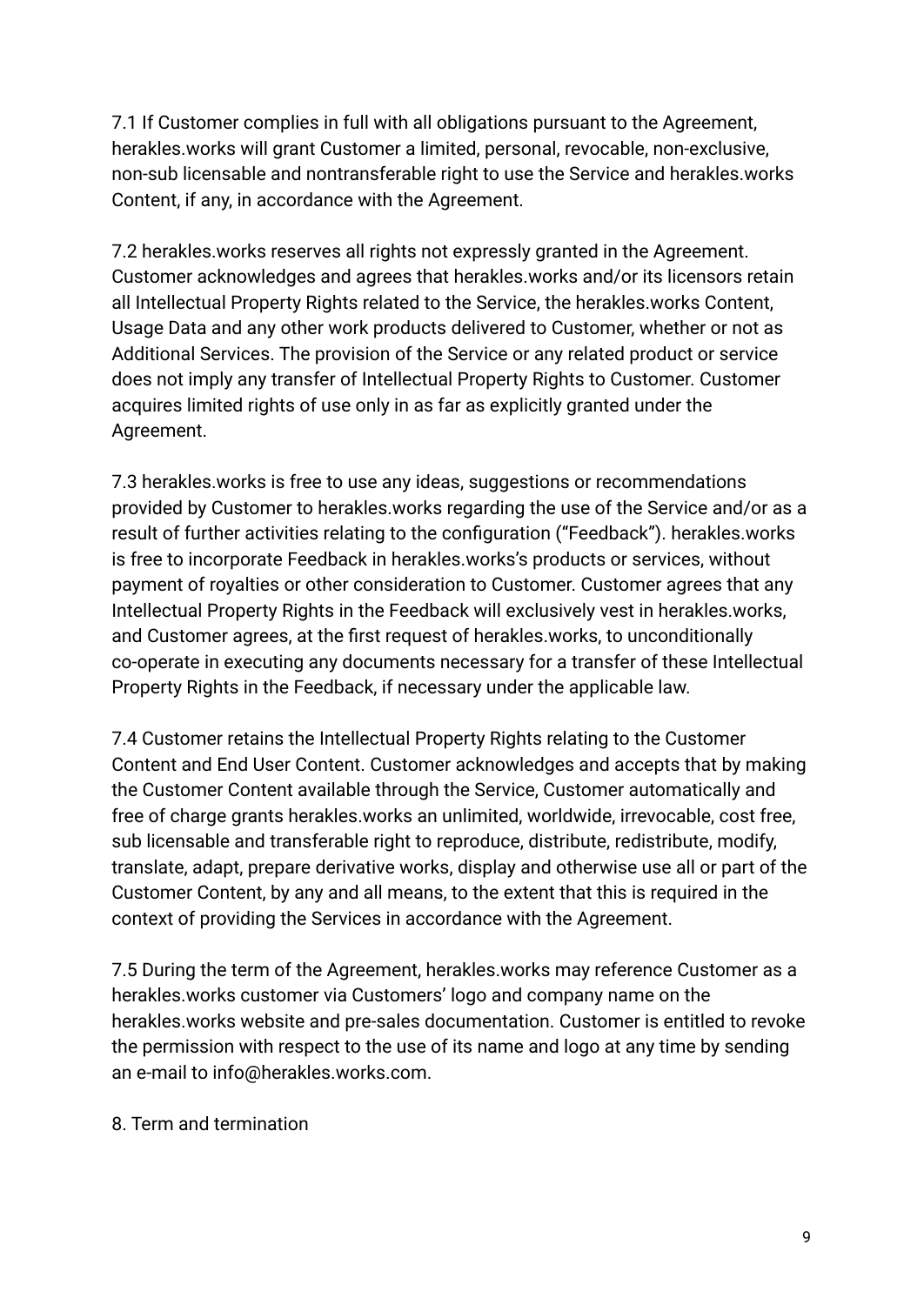8.1 The Agreement shall enter into force upon the Effective Date as specified in the Order Form and shall remain in force for the term agreed upon by Parties in the Order Form.

8.2 The Customer may not terminate the Agreement that has been entered into for a definite period of time, unless i) explicitly so agreed upon by Parties in the Agreement or, ii) the right to terminate follows directly from the Agreement.

8.3 In case the Agreement remains in force for a definite period of time, the Agreement shall be automatically renewed under the same terms and conditions as agreed upon by Parties in the Order Form, unless terminated by either Party by providing the other Party with a one (1) month written notice of termination of the Agreement.

8.4 In case the Agreement remains in force for an indefinite period of time, either Party may terminate the Agreement by providing the other Party written notice of termination of the Agreement, considering a notice period of no less than three (3) months.

8.5 A Party may immediately terminate the Agreement, without becoming liable, upon written notification to the other Party: I. if the other Party applies for a moratorium of payments, is declared bankrupt or otherwise ceases to meet its (financial) obligations; II. if the other Party suspends or discontinues its business activities.

8.6 herakles.works may immediately (temporarily or permanently) suspend the Service and/or terminate the Agreement at any time, and without notice to Customer in the event that Customer materially breaches the Agreement and/or otherwise engages in (unlawful) activities that are likely to cause damages to herakles.works. herakles.works will not be liable for any costs, expenses, or damages as a result of its suspension of the Services and/or termination of the Agreement in this respect.

8.7 If either Party commits a material breach or default in the performance of any of its obligations under the Agreement, then the other Party may terminate the Agreement, provided that the terminating Party gives the breaching or defaulting Party written notice of termination specifying the underlying breach or default within 60 days of discovery of such breach or default, and such breach or default remains uncured 30 days after the breaching or defaulting Party receives the notice.

8.8 Upon termination of the Agreement, for whatever reason, any and all rights granted to Customer under the Agreement will automatically terminate, and Customer will immediately cease any and all use of the Service, herakles.works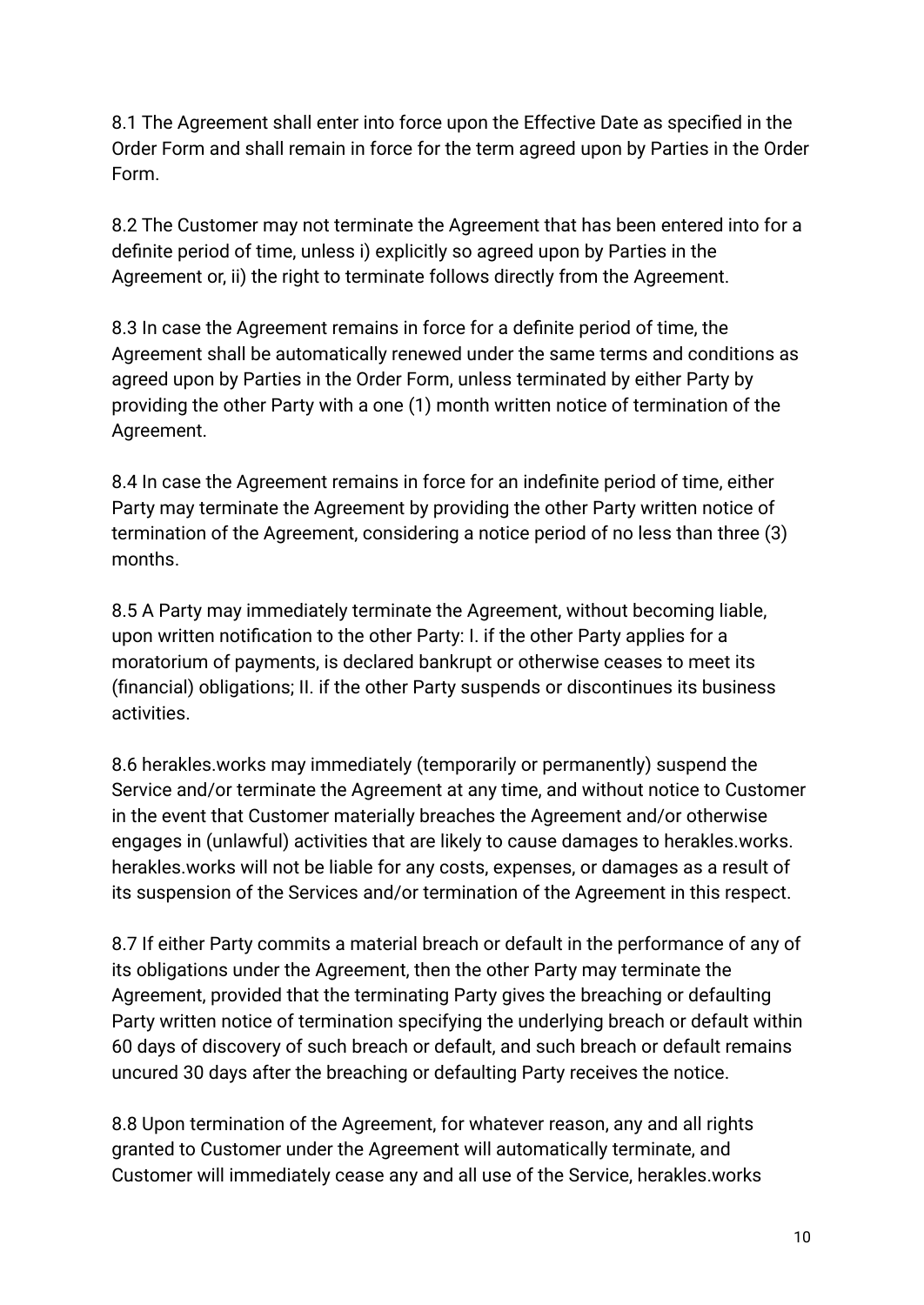Content, herakles.works Intellectual Property Rights and herakles.works Confidential Information.

8.9 In the event of a termination of the Agreement, any (parts of the) Services that already have been performed and/or delivered by herakles.works, and any payment obligations related to it, will not be the subject of reversal, unless herakles.works is in default in relation to such performance. Amounts invoiced by herakles.works before the termination of the Agreement, in connection with (parts of) the implementation by herakles.works of the Services, will continue to be owed and will become immediately due and payable at the time of the termination.

### 9 Liability

9.1 CUSTOMER IS SOLELY RESPONSIBLE AND LIABLE FOR ALL ACTIVITIES CONDUCTED THROUGH THE SERVICE BY END USERS, EVEN IF SUCH ACTIVITIES WERE TO OCCUR WITHOUT CUSTOMER'S PERMISSION. HERAKLES.WORKS DISCLAIMS ANY AND ALL RESPONSIBILITY OR LIABILITY IN RELATION TO THE ACTS AND OMISSIONS OF END USERS THROUGH THE SERVICE. NEITHER HERAKLES.WORKS NOR ITS OFFICERS OR EMPLOYEES OR AFFILIATES MAY BE HELD LIABLE WHETHER IN CONTRACT, WARRANTY, TORT (INCLUDING NEGLIGENCE), OR ANY OTHER FORM OF LIABILITY FOR ANY CLAIM, DAMAGE, OR LOSS, (AND CUSTOMER HEREBY WAIVES ANY AND ALL SUCH CLAIMS OR CAUSES OF ACTION), ARISING OR RELATING TO ALL SUCH ACTS AND OMISSIONS.

9.2 IN NO EVENT SHALL HERAKLES.WORKS, ITS AFFILIATES OR ITS LICENSORS BE LIABLE, HOWEVER CAUSED AND WHETHER ARISING UNDER CONTRACT, WARRANTY, TORT (INCLUDING NEGLIGENCE), PRODUCT LIABILITY OR ANY OTHER FORM OF LIABILITY, FOR ANY INDIRECT, INCIDENTAL, SPECIAL, PUNITIVE OR CONSEQUENTIAL DAMAGES, OR ANY LOSS OF INCOME, BUSINESS, SALES, PROFITS (WHETHER ACTUAL OR ANTICIPATED), LOSS OF OR CORRUPTION TO DATA, OR INTERRUPTION OF BUSINESS.

9.3 NOTWITHSTANDING ANYTHING ELSE IN THIS AGREEMENT TO THE CONTRARY, HERAKLES.WORKS'S AGGREGATE LIABILITY FOR ALL CLAIMS OF ANY KIND SHALL NOT EXCEED THE TOTAL FEES PAID BY CUSTOMER FOR THE SERVICES IN THE IN THE 12 MONTHS IMMEDIATELY PRECEDING THE YEAR IN WHICH THE CLAIM WAS FIRST MADE.

9.4 THE LIMITATIONS ON HERAKLES.WORKS'S LIABILITY ABOVE SHALL APPLY WHETHER OR NOT HERAKLES.WORKS, ITS EMPLOYEES, LICENSORS OR ITS AFFILIATES HAVE BEEN ADVISED OF THE POSSIBILITY OF SUCH LOSSES OR DAMAGES ARISING.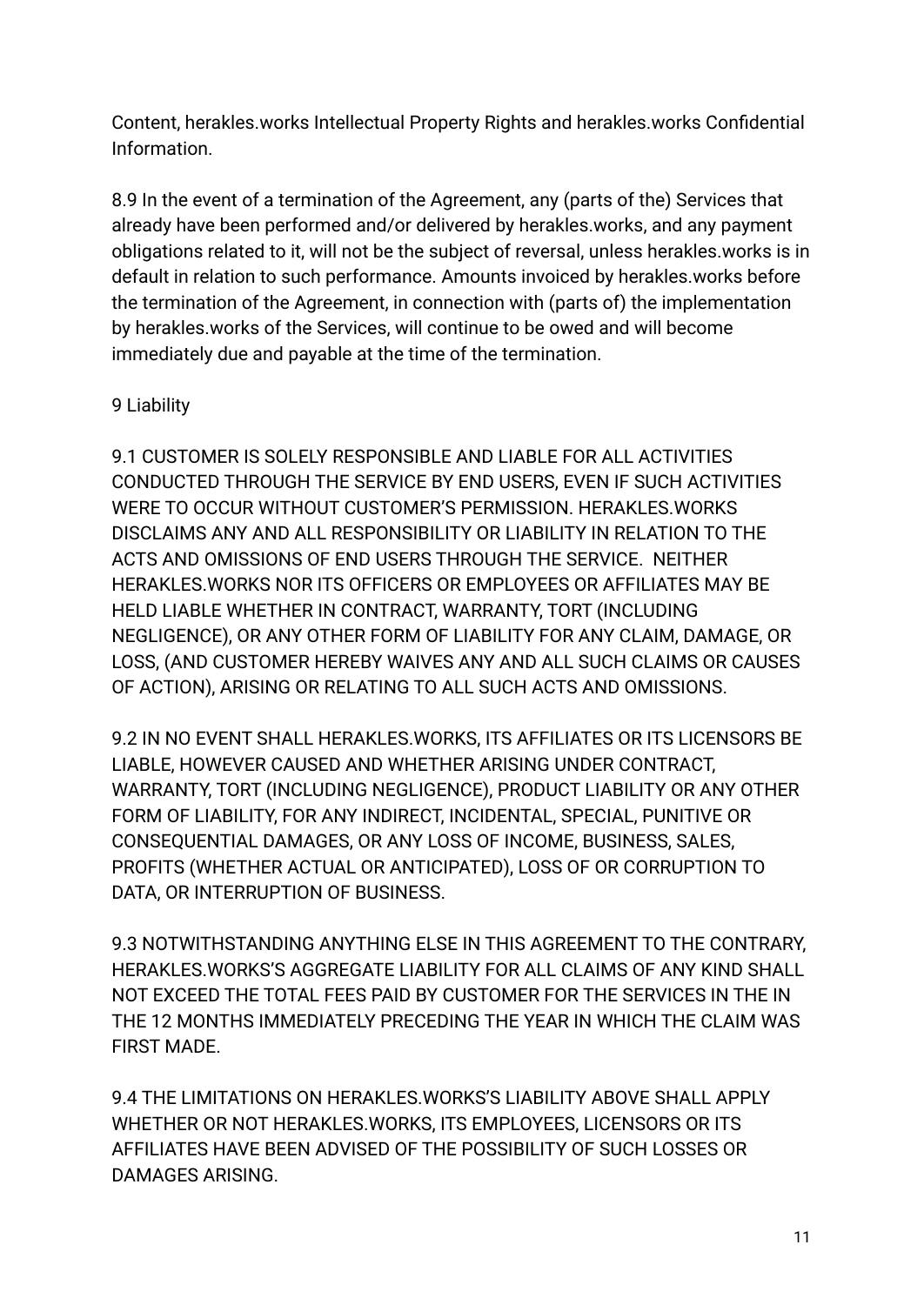9.5 NO RIGHT TO COMPENSATION OF DAMAGES SHALL EXIST UNLESS CUSTOMER NOTIFIES HERAKLES.WORKS IN WRITING, PROMPTLY AFTER THE DAMAGES FIRST OCCURED, BUT NO LATER THAN SIX (6) MONTHS THEREAFTER. OTHERWISE, THE DAMAGES CLAIM WILL BE PERMANENTLY BARRED.

10 Warranties and indemnities

10.1 HERAKLES.WORKS WARRANTS THAT IT HAS

(I) ALL REQUISITE LEGAL AND CORPORATE POWER TO EXECUTE AND DELIVER THE AGREEMENT, INCLUDING EACH SCHEDULE, ADDENDUM, AMENDMENT AND EXHIBIT;

(II) TAKEN ALL CORPORATE ACTION NECESSARY FOR THE AUTHORIZATION, EXECUTION AND DELIVERY OF THE AGREEMENT;

(III) OBTAINED AND SHALL MAINTAIN ALL RIGHTS, APPROVALS AND CONSENTS NECESSARY TO PERFORM ITS OBLIGATIONS AND GRANT ALL RIGHTS AND LICENSES GRANTED TO CUSTOMER UNDER THIS AGREEMENT; AND (IV) TAKEN ALL ACTION REQUIRED TO MAKE THE AGREEMENT A LEGAL, VALID AND BINDING OBLIGATION OF THE HERAKLES.WORKS, ENFORCEABLE AGAINST HERAKLES.WORKS IN ACCORDANCE WITH THE AGREEMENT.

10.2 TO THE MAXIMUM EXTENT PERMITTED BY APPLICABLE LAW AND EXCEPT AS EXPRESSLY SET FORTH IN THE SLA, HERAKLES.WORKS, ITS LICENSORS, THIRD PARTY SUPPLIERS, AND AFFILIATES HEREBY DISCLAIM ALL OTHER WARRANTIES, CONDITIONS, CLAIMS OR REPRESENTATIONS WITH RESPECT TO THE SERVICES WHETHER EXPRESS, IMPLIED OR STATUTORY OR OTHERWISE, INCLUDING, BUT NOT LIMITED TO IMPLIED WARRANTIES OR CONDITIONS OF MERCHANTABILITY, QUALITY, NON-INFRINGEMENT, COMPATIBILITY OR OF FITNESS FOR A PARTICULAR PURPOSE. HERAKLES.WORKS FURTHER DOES NOT REPRESENT OR WARRANT THAT THE SERVICE WILL ALWAYS BE SECURE, UNINTERRUPTED, TIMELY, ACCURATE, COMPLETE, ERROR-FREE OR FREE FROM VIRUSES NOR DOES HERAKLES.WORKS WARRANT ANY QUALITY OF THE SERVICE. NO ADVICE OR INFORMATION, WHETHER ORAL OR WRITTEN, OBTAINED FROM HERAKLES.WORKS OR ELSEWHERE WILL CREATE ANY WARRANTY OR CONDITION NOT EXPRESSLY STATED IN THESE TERMS.

10.3 FAILURES OF THE SERVICE MAY BE CAUSED IN PART, BUT NOT EXCLUSIVELY, BY FAILURES IN THE INTERNET OR TELEPHONE CONNECTION OR BY VIRUSES OR ERRORS/DEFECTS. HERAKLES.WORKS WILL NOT BE LIABLE TO CUSTOMER IN ANY WAY FOR DAMAGE ENSUING FROM OR CAUSED BY THE UNAVAILABILITY OF THE SERVICE.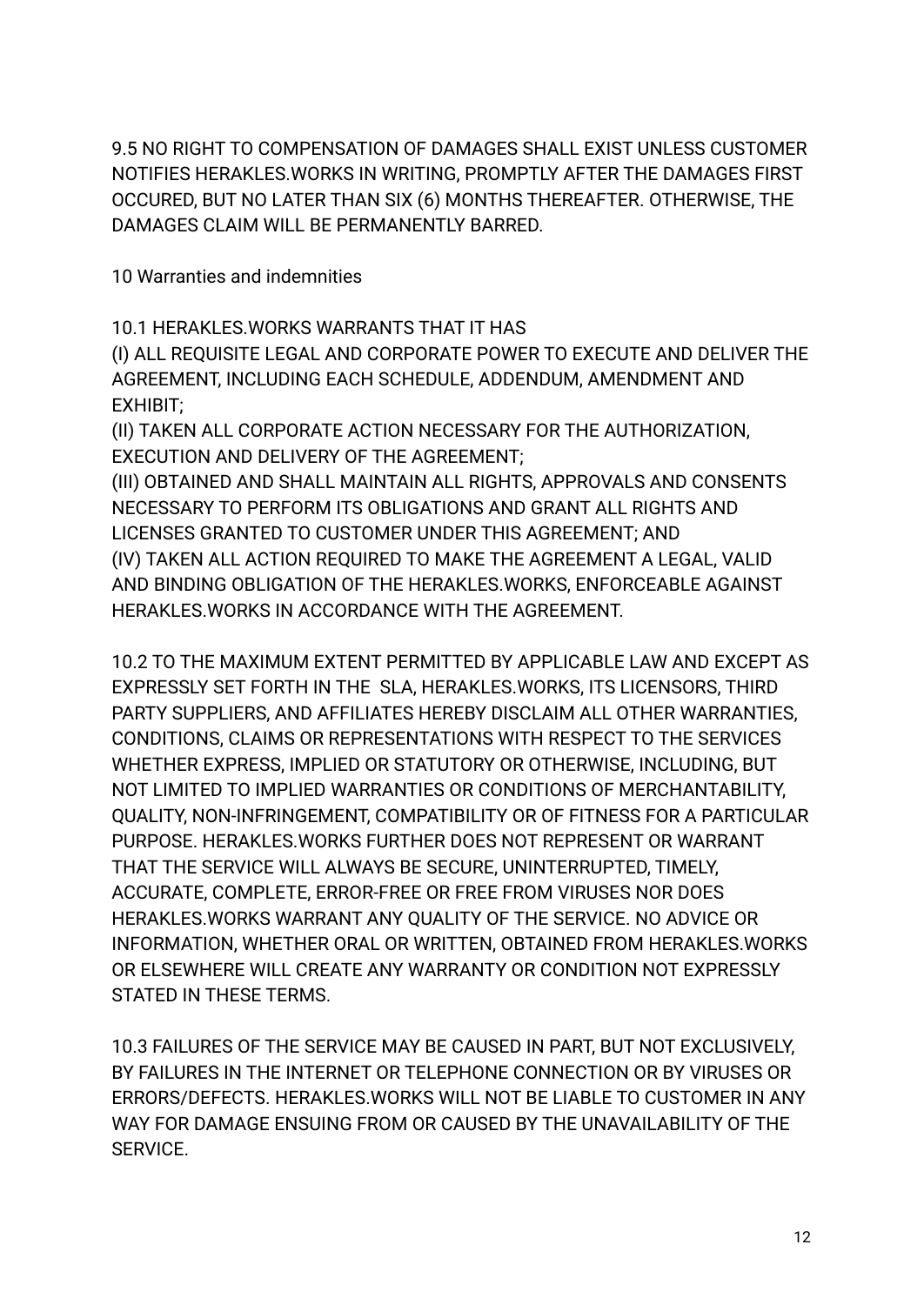10.4 HERAKLES.WORKS DOES NOT GUARANTEE THAT THE SERVICE SHALL BE EFFECTIVE, THE USE OF THE SERVICE SHALL LEAD TO CERTAIN RESULTS OR THAT THE CONTENT PROVIDED THROUGH THE SERVICE SHALL BE ACCURATE, UP TO DATE AND COMPLETE.

10.5 HERAKLES.WORKS SHALL NEVER BE RESPONSIBLE AND LIABLE FOR ANY OF THE FOLLOWING ACTS OR CIRCUMSTANCES:

A) THE PURCHASE AND/OR THE PROPER OPERATION OF CUSTOMER'S INFRASTRUCTURE;

B) LOSS, DAMAGE, INACCURACY AND/OR INCOMPLETENESS OF ANY CONTENT PROVIDED THROUGH THE SERVICE;

C) TRANSMISSION ERRORS, MALFUNCTIONS OR NONAVAILABILITY OF COMPUTER, CONTENT, DATA OR TELECOM FACILITIES, INCLUDING THE INTERNET; D) ANY UNAUTHORIZED USE OR ATTEMPTED USE OF THE SERVICE; E) MAKING BACKUP COPIES OF ANY CONTENT; OR

F) THE MANAGEMENT, INCLUDING CHECKING THE SETTINGS, THE USE OF THE SERVICE AND THE MANNER IN WHICH THE CONTENT IS USED.

10.6 IN THE EVENT AN INFRINGEMENT OCCURS, HERAKLES.WORKS, ACTING IN CONSULTATION WITH CUSTOMER, SHALL BE REQUIRED TO DO THE FOLLOWING AT HERAKLES.WORKS' EXPENSE:

I. TO ACQUIRE A RIGHT FOR CUSTOMER TO CONTINUE ITS USE; OR

II. TO REPLACE THE INFRINGING SERVICES WITH OTHER SERVICES WHICH DO NOT CONSTITUTE AN INFRINGEMENT; OR

III. TO MODIFY THE INFRINGING SERVICES IN SUCH A WAY THAT IT REMAINS SUITABLE FOR ITS AGREED PURPOSE, BUT AN INFRINGEMENT NO LONGER OCCURS.

10.7 CUSTOMER AGREES TO INDEMNIFY, DEFEND AND HOLD HERAKLES.WORKS, ITS PRESENT AND FUTURE OFFICERS, DIRECTORS, SHAREHOLDERS, EMPLOYEES, AGENTS AND ITS AFFILIATES HARMLESS FROM AND AGAINST ANY AND ALL CLAIMS, DEMANDS, LOSSES, DAMAGES, PENALTIES, LIABILITY AND COSTS, INCLUDING REASONABLE ATTORNEYS' FEES, IN CONNECTION WITH OR ARISING **OUT** 

(I) ANY MISREPRESENTATION, BREACH OF WARRANTY, OR NONFULFILLMENT OR FAILURE TO PERFORM ANY COVENANT OR AGREEMENT ON THE PART OF THE CUSTOMER UNDER THIS AGREEMENT

(II) THE ACTS OR OMISSIONS OF THE CUSTOMER, ITS EMPLOYEES, AGENTS, OR CONTRACTORS, INCLUDING WITHOUT LIMITATION THE NEGLIGENCE OR WILLFUL MISCONDUCT OR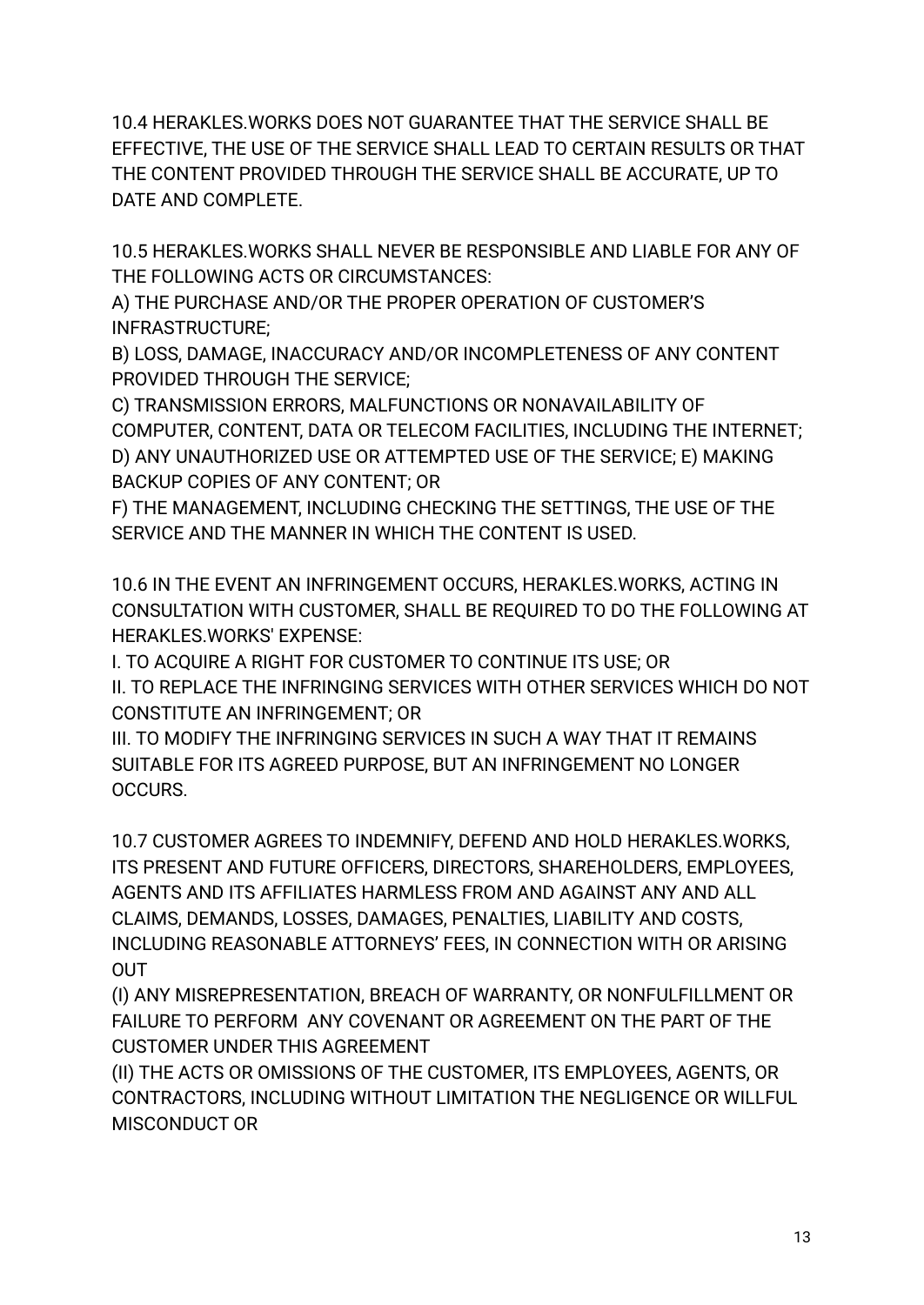# (III) THE FAILURE OF THE CUSTOMER TO COMPLY WITH ANY APPLICABLE LAW OR REGULATION OR (IV) THE SELECTION OF END USERS BY CUSTOMER (AS PER CLAUSE 3.7 OF THE TERMS).

# 11. Force majeure

11.1 In the event of force majeure, there will be no attributable failure in the performance of the Agreement by the Parties.

11.2 Force majeure includes, among other things, interruptions in the supply of electricity, strikes, riots, government measures, fire, natural disasters, floods, failure on the part of herakles.works's suppliers, failure on the part of third parties engaged by herakles.works, interruptions in the connection to the internet (whether or not due to a DDoS attack), hardware malfunctions, malfunctions in networks, including telecommunication networks, and other unforeseen circumstances.

11.3 If the force majeure continues for at least thirty (30) days, the other Party is entitled to terminate the Agreement without being obliged to pay any compensation for this termination. For the avoidance of doubt, article 8.8 and. 8.9 of the Terms will however remain in full effect.

# 12. Miscellaneous

12.1 Neither Party may assign the Agreement or any rights or obligations hereunder, directly or indirectly, by operation of law or otherwise, without the prior written consent of the other Party; provided, however, that herakles.works may assign the Agreement to a parent, affiliate, subsidiary, or successor to its business, if any. Subject to the foregoing, the Agreement will insure to the benefit of and be binding upon the Parties and their respective successors and permitted assigns.

12.2 If any provision(s) of the Agreement would be held to be illegal, unenforceable or void, that provision shall be limited or eliminated to the minimum extent necessary so that the Agreement shall otherwise remain in full force and effect and enforceable. Parties will then mutually agree upon a new provision that will approximate the contents and scope of the original provision, without becoming illegal, unenforceable or void itself.

12.3 The Agreement constitutes the entire agreement of the Parties relating to the subject matter the Agreement and supersedes all prior communications, contracts, or agreements between the Parties with respect to the subject matter addressed in the Agreement, whether oral or written.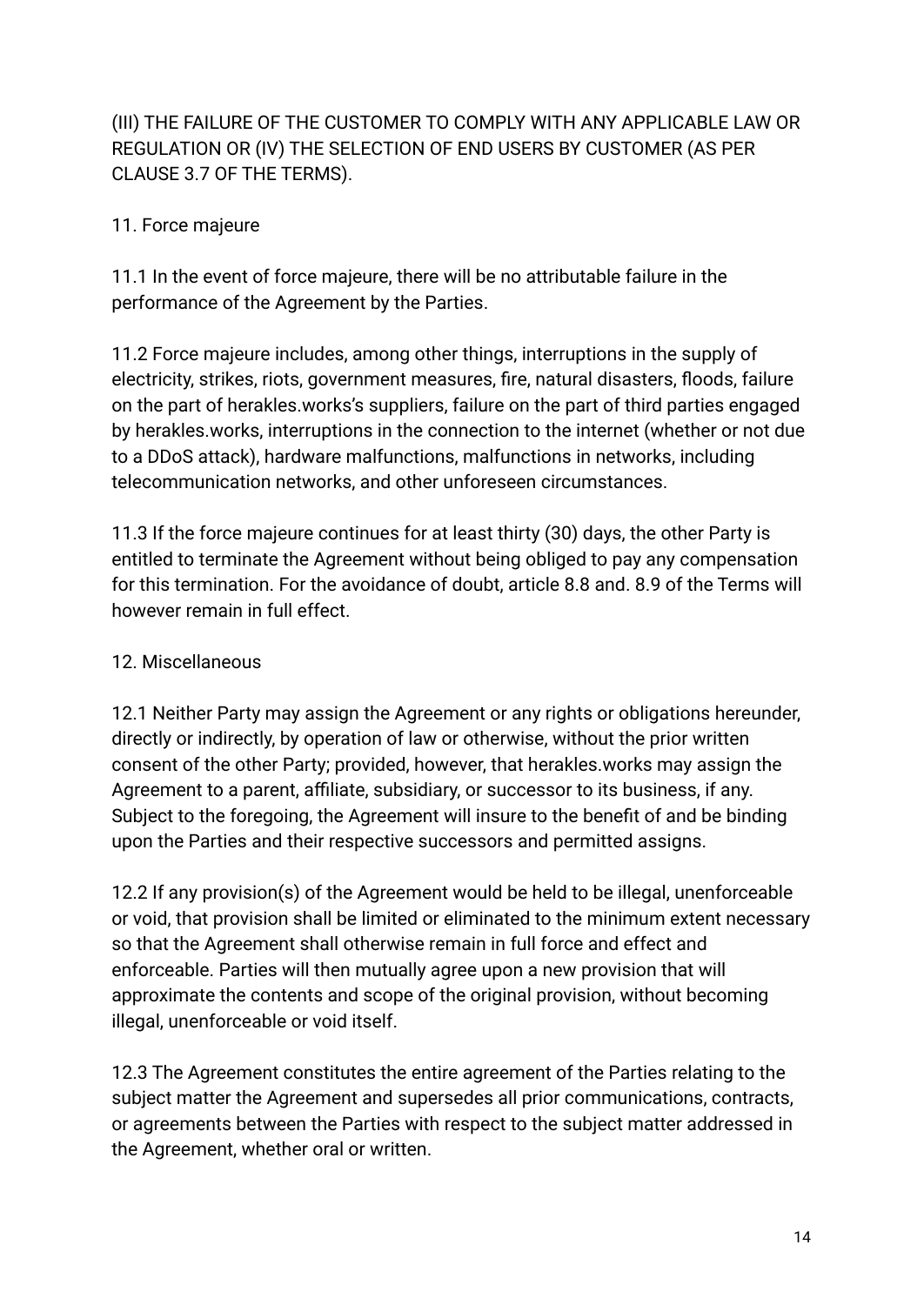12.4 Each of the Parties hereto acknowledges that in the event of a breach by any of them of any material provision of the Agreement, the aggrieved party may be without an adequate remedy at law. Each of the Parties therefore agrees that in the event of such a breach hereof the aggrieved party may elect to institute and prosecute proceedings in any court of competent jurisdiction to enforce specific performance or to enjoin the continuing breach hereof. By seeking or obtaining any such relief, the aggrieved Party shall not be precluded from seeking or obtaining any other relief to which it may be entitled.

12.5 Provisions from the Agreement that are intended by their nature to survive the Agreement will remain in full effect after the termination of the Agreement, including but not limited to clauses 6, 7 and 10 of the Terms.

12.6 The Agreement shall be exclusively governed by the laws of France.

12.7 All controversies, disputes or claims arising out of or relating to this Agreement or the breach thereof shall be exclusively and finally settled by the competent court of Paris Jurisdiction.

12.8 ANY CAUSE OF ACTION AGAINST HERAKLES.WORKS, REGARDLESS WHETHER IN CONTRACT, TORT OR OTHERWISE, MUST COMMENCE WITHIN ONE (1) YEAR AFTER THE CAUSE OF ACTION ACCRUES. OTHERWISE, SUCH CAUSE OF ACTION IS PERMANENTLY BARRED. The following terms are applicable for the use of the herakles.works API by Customer.

13. Definitions In these API Terms (as defined in 14.1), the following additional terms, indicated with a capital, whether single or plural, will have the following meaning:

API Content: Third-Party Content or Content, as used by Customer via the herakles.works API.

API Terms: has the meaning as referred to in article 14.1.

Application: has the meaning as referred to in article 15.1.

herakles.works Public API usage requirements document: this document will be provided, upon the provision of the API Key by herakles.works.

Third-Party Content: has the meaning as referred to in article 18.1.

The herakles.works API: the publicly exposed functionality as provided by herakles.works to whatever interaction between herakles.works and the Application.

14. Account and registration

14.1 Accepting the API Terms. By accessing or using the herakles.works API, Customer will have accepted and will comply with i) clause 13 through 20 of the Terms and ii) the herakles.works Public API usage requirements document (the "API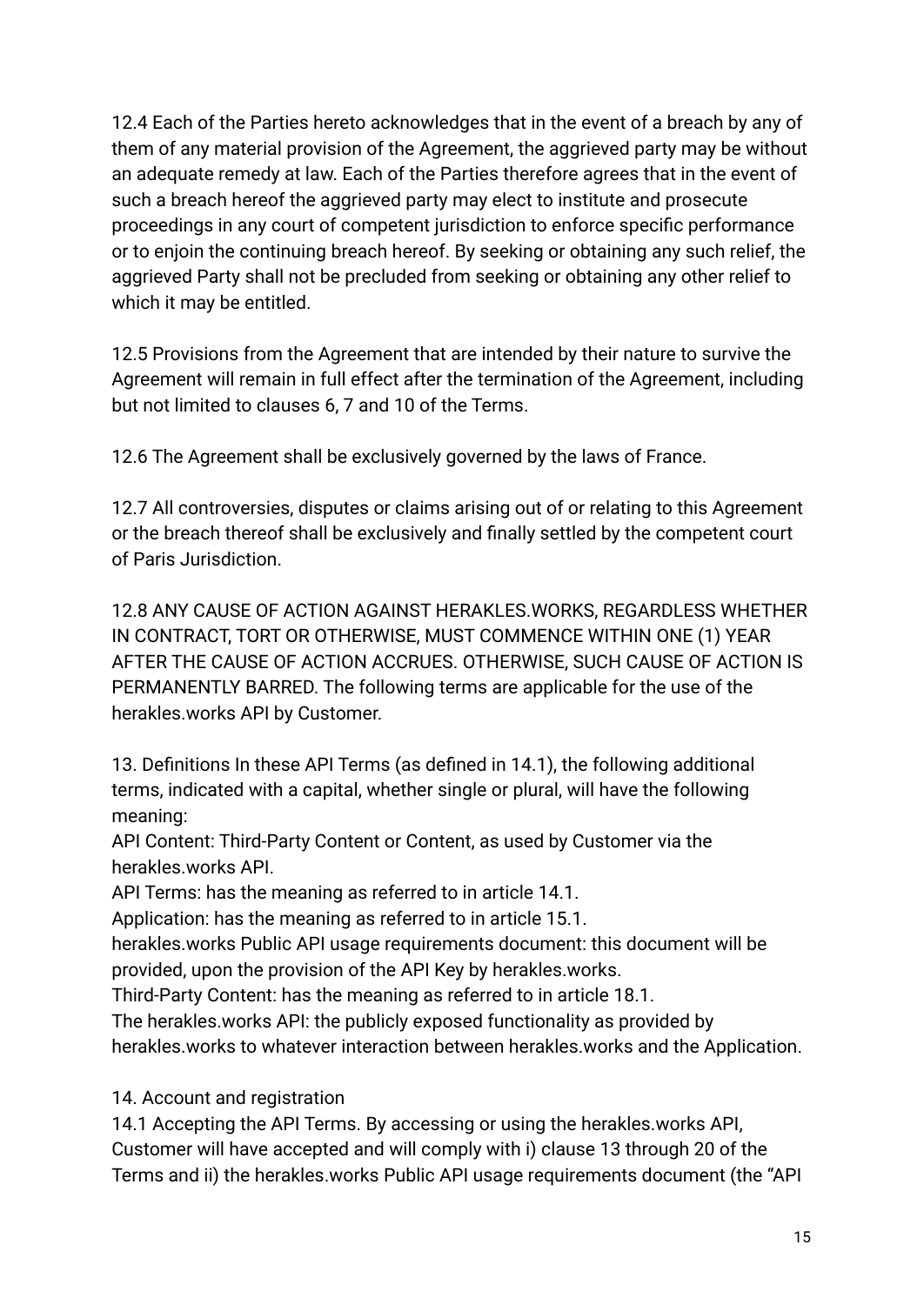Terms") and these will become applicable to the Parties. If there is a conflict between the Terms and the API terms regarding matters relevant to herakles.works API, the API Terms will control for that conflict.

14.2 Registration. In order to access the herakles.works API Customer may be required to provide certain information (such as identification or contact details) as part of the registration process for the herakles.works API, or as part of Customer continued use of the herakles.works API. Any registration information Customer provide to herakles.works will always be required to accurate and up to date and Customer agrees to promptly inform herakles.works of any updates.

# 15. Using the herakles.works API

15.1 Clients and Monitoring. The herakles.works API is designed to interface Customers application or the application as used by Customer to the herakles.works API ("Application"). Customer agrees that herakles.works may monitor use of the herakles.works API to ensure quality and verify customer compliance with the API Terms and Agreement.

15.2 Permitted Access. Customer will only access (or attempt to access) the herakles.works API by the means described in the documentation of the herakles.works API. If herakles.works assigns Customer developer credentials (e.g. client IDs), Customer must use them with the herakles.works API. Customer will not misrepresent or mask either Customer identity when using the herakles.works API or developer accounts.

15.3 API Limitation. herakles.works sets and enforces limits on Customer use of the herakles.works API (e.g. the limiting of the number of API requests that Customer is allowed to make or the number of users/End Users Customer may serve), in herakles.workss' sole discretion. Customer agrees to, and will not attempt to circumvent, such limitations are documented with the herakles.works API. If Customer would like to use the herakles.works API beyond these limits, Customer must obtain herakles.works's explicit consent from herakles.works (and herakles.works may decline such request or condition acceptance on Customer agreement to additional terms and/or charges for that use). To seek such approval, contact the relevant herakles.works API team for information.

15.4 Clients and Monitoring. The herakles.works API is designed to help Customer enhance Customers' processes and applications. Customer agrees that herakles.works may monitor use of the API to ensure quality, improve herakles.works products and services, and verify customer compliance with the API Terms and Agreement.

15.5 Suspension. herakles.works may suspend the access of Customer and/or its Applications access to the herakles.works API without notice if herakles.works reasonably believes that Customer are in violation of the API Terms.

15.6 Security. Customer will use commercially reasonable efforts to protect user information collected in the Application and shared via the herakles.works API,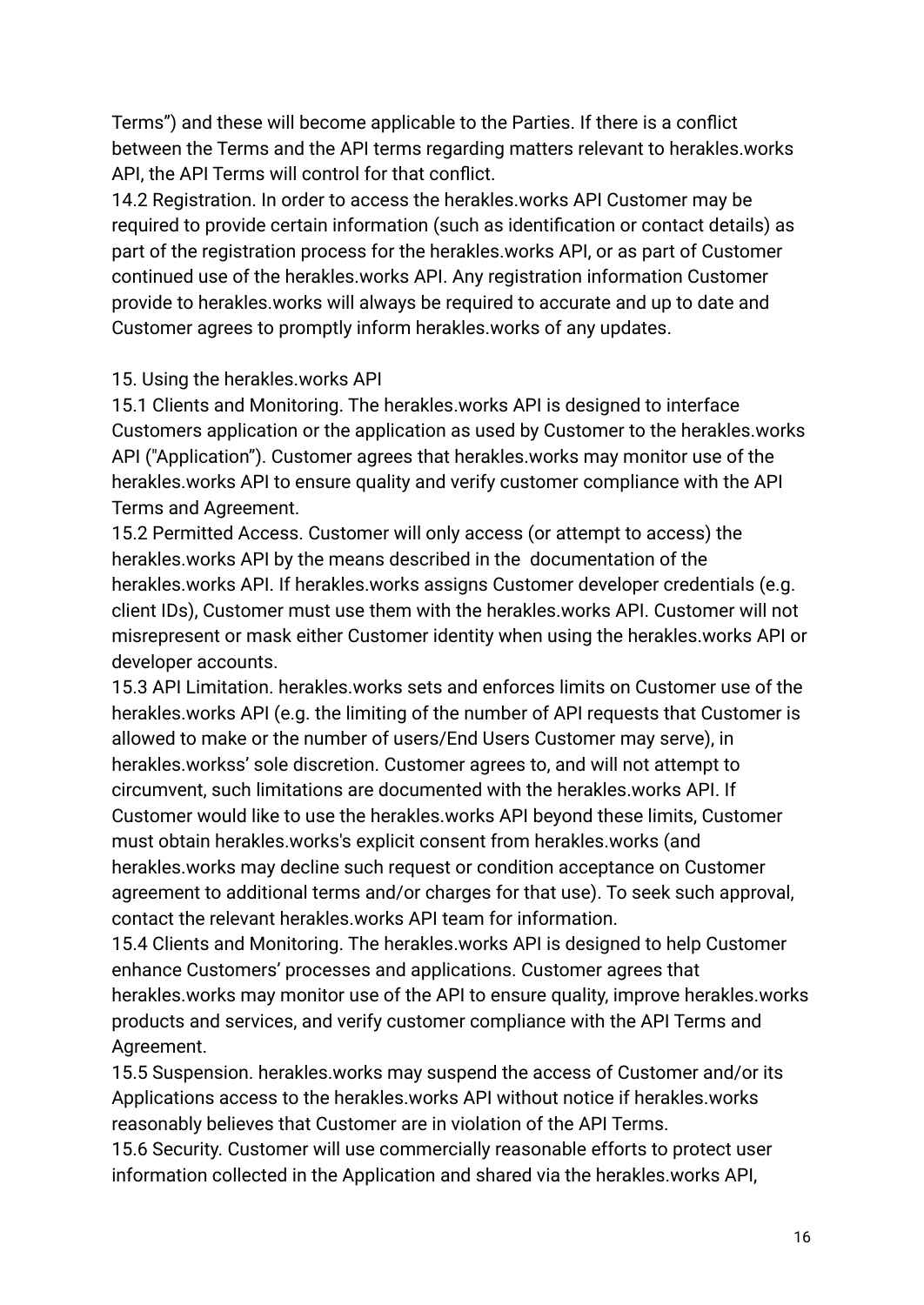including Personal Data, from unauthorized access or use and will promptly report to Customer users any unauthorized access or use of such information to the extent required by applicable law.

15.7 Ownership. Customer does not acquire ownership of any rights in the herakles.works API or the API Content that is accessed through the herakles.works API, unless these rights where granted previous to the use of the herakles.works API. herakles.works does not acquire ownership of the API Content that is transfer by using the herakles.works API and the Application.

# 16. Prohibitions

16.1 API Prohibitions. When using the herakles.works API, Customer may not (or allow those acting on Customer behalf to):

a. Sublicense the herakles.works API for use by a third party, without permission of herakles.works.

b. Perform an action with the intent of introducing to the herakles.works API any viruses, worms, defects, trojan horses, malware, or any items of a destructive nature. c. Defame, stalk, harass, abuse, or threaten others.

d. Interfere with or disrupt the herakles.works API or the servers or networks providing the herakles.works API.

e. Promote and/or facilitate unlawful online gambling or illegal commercial messages or advertisements.

f. Reverse engineer or attempt to extract the source code from the herakles.works API or any related software.

g. Use the herakles.works API for any activities where the use or failure of the herakles.works API could lead to death, personal injury, or environmental damage (such as the operation of nuclear facilities, air traffic control, or life support systems).

17. Confidential Matters Developer credentials (such as passwords, keys, and client IDs) that are intended to be used by Customer and identify the Application on the herakles.works API and are considered to be Confidential Information. Customer will keep Customer credentials confidential and make reasonable efforts to prevent and discourage other applications from using Customer credentials. Developer credentials may not be embedded in open source projects. Furthermore herakles.workss' communications to Customer and the Application may contain herakles.works Confidential Information.

# 18. API Content

18.1 Accessible content via the herakles.works API. The herakles.works API may contain Content and third-party content (such as text, images, videos, audio or personal data) ("Third-Party Content"). The Content is governed by the applicable provisions as stipulated in the Terms. 18.2 Reasonability & review. The Third-Party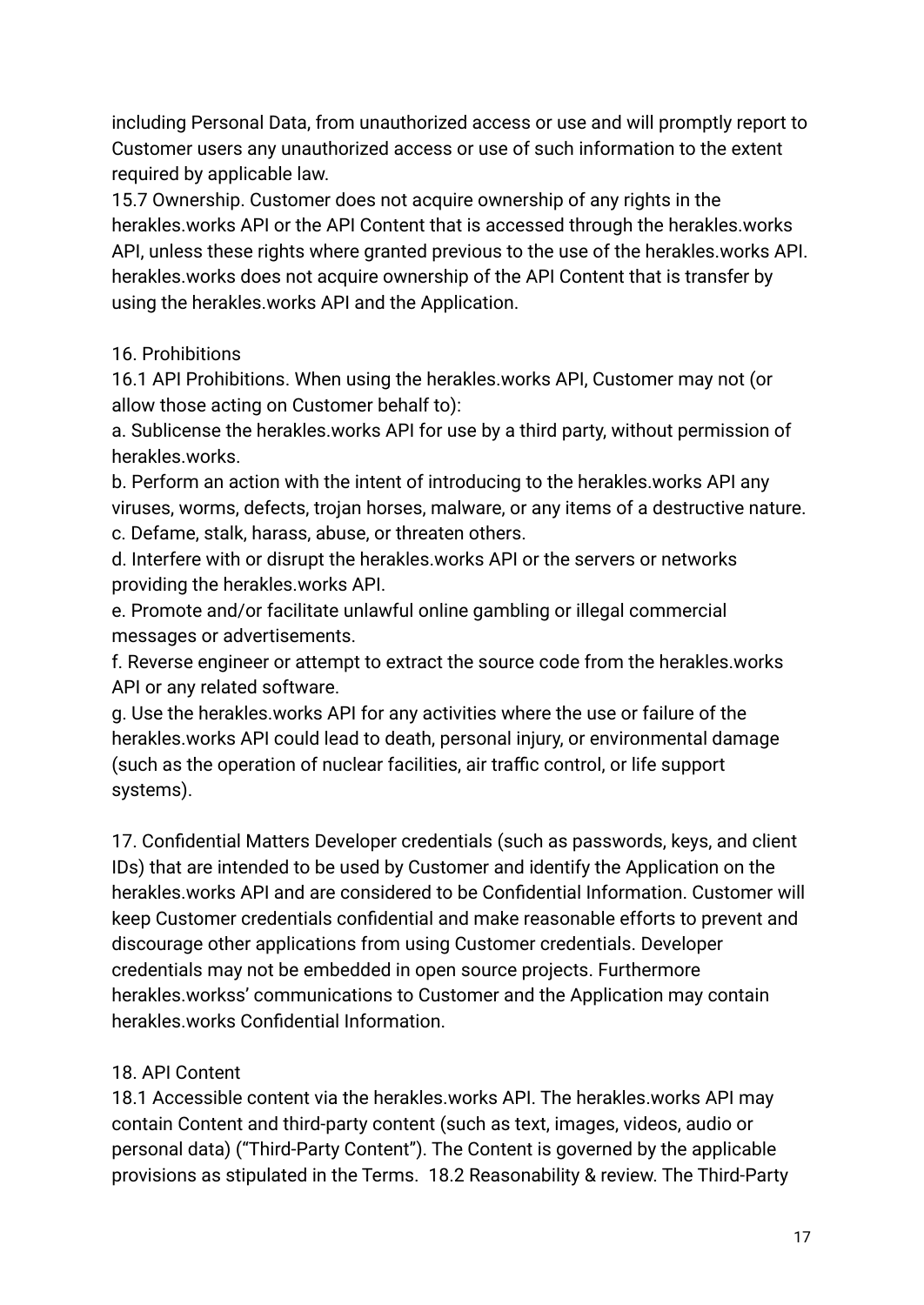Content is the sole responsibility of the Customer, if made available by Customer or End User. herakles.works may sometimes review the API Content to determine whether it is illegal or violates herakles.workss' policies or the API Terms and herakles.works may remove or refuse to display the API Content if this is in violation of said policies.

18.3 Intellectual Property. The API Content accessible through the herakles.works API may be subject to Intellectual Property Rights, and, if so, Customer may not use it unless Customer is licensed to do so by the owner of the API Content or are otherwise permitted by law. Customer access to the API Content provided by the herakles.works API may be restricted, limited, or filtered in accordance with applicable law, regulation, and/or the API Terms.

18.4 Prohibitions. Unless expressly permitted by the API Content owner or by applicable law, Customer will not, and will not permit Customer, End Users or others acting on Customer behalf to, do the following with API Content returned from the herakles.works API: a. Scrape, build databases, or otherwise create permanent copies of such API Content, or keep cached copies longer than permitted by the cache header; b. Copy, translate, modify, create a derivative work of, sell, lease, lend, convey, distribute, publicly display, or sublicense to any third party; c. Misrepresent the source or ownership; or d. Remove, obscure, or alter any copyright, trademark, or other proprietary rights notices; or falsify or delete any author attributions, legal notices, or other labels of the origin or source of material.

#### 19. Termination

19.1. Termination. Customer may stop using the herakles.works API at any time with or without notice. herakles.works reserves the right to discontinue the herakles.works API or any portion or feature or Customer access thereto when Customer is violating the Terms, including the API Terms and/or the Agreement. 19.2. Customer Obligations Post-Termination. Upon any discontinuation of Customer access to the herakles.works API, Customer will immediately stop using the herakles.works API, cease and delete any cached or stored API Content, unless otherwise agreed upon. herakles.works may independently communicate with any account owner whose account(s) are associated with the Application and developer credentials to provide notice of the termination of Customer right to use the herakles.works API.

19.3. Surviving Provisions. When the API Terms come to an end, those terms that by their nature are intended to continue indefinitely will continue to apply, including but not limited to clauses 17, 18, 19 and 20.

# 20. Warranties & Indemnification

20.1 WARRANTIES. EXCEPT AS EXPRESSLY SET OUT IN THE ORDER FORM, TERMS AND API TERMS, NEITHER HERAKLES.WORKS NOR ITS SUPPLIERS OR DISTRIBUTORS MAKE ANY SPECIFIC PROMISES ABOUT THE HERAKLES.WORKS